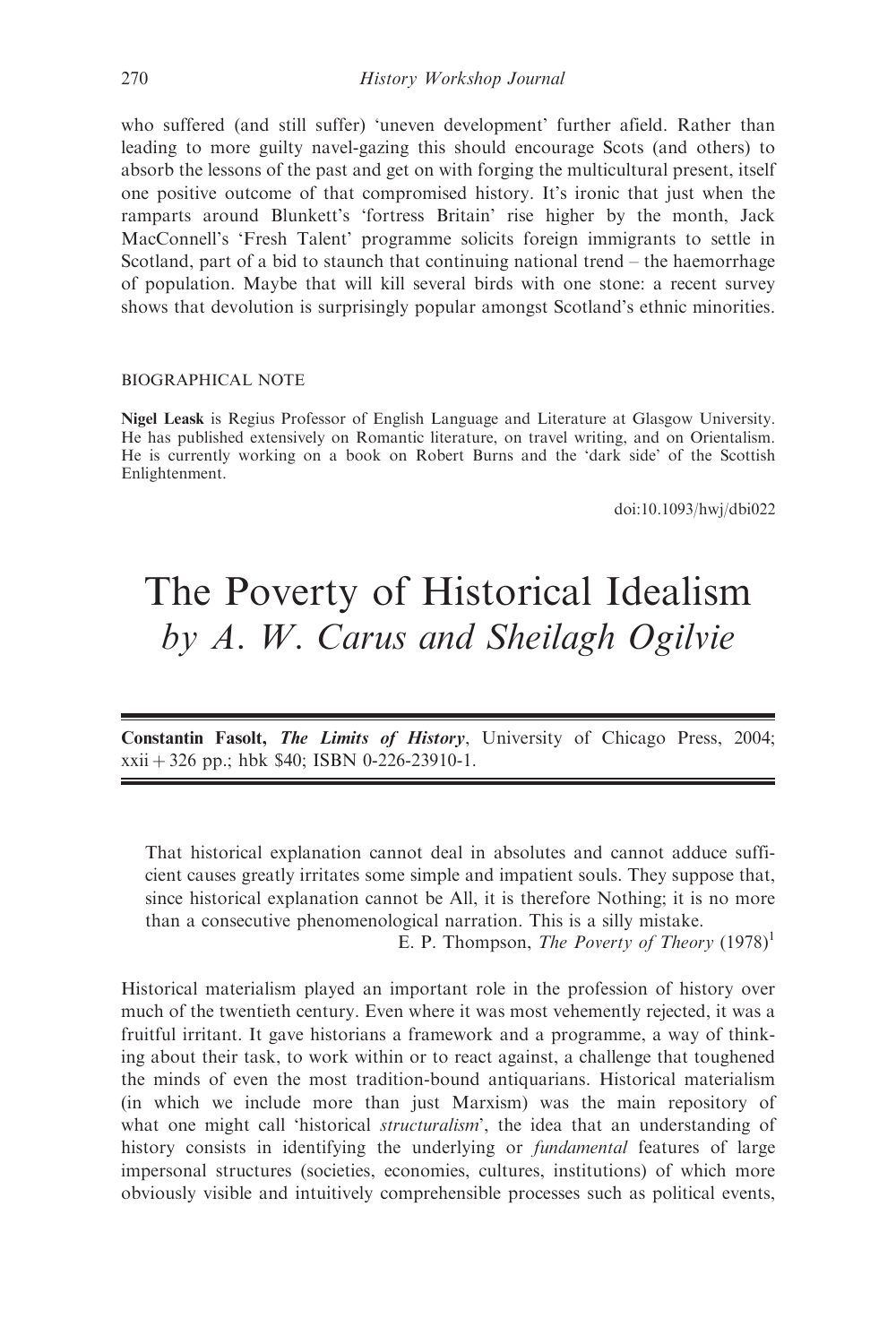intellectual debates, legal systems, or mentalities (however defined) were surface manifestations.<sup>2</sup> The task, in other words, was to show how the impersonal structures constrained or shaped these more immediately accessible phenomena. Though there are still a few historians working in this tradition, the discipline as a whole, especially in the US but increasingly in Britain and Europe as well, has left it behind.

For all its undoubted benefits to history over the past several generations, however, materialism also had its costs, and historians' disenchantment with it was quite understandable. Meanwhile, though, the discipline remains unclear about its task. The 'linguistic turn', contrary to its philosophical origins, $3$  has become an idealistic turn among historians. By 'idealism' we mean an attitude that regards a realm of articulate thought or discourse – rather than social or economic relations – as constitutive of the environment in which humans live (in contrast to materialism, which regards social and economic relations as constitutive, while thought and discourse merely express or reflect those relations). Under this very broad definition, a wide spectrum of idealisms can be envisioned, from a purely methodological idealism at one end to an eliminativist or reductionist insistence on treating the natural and social phenomena – states, institutions, demographic and economic processes – visible to us through the discourse of past societies as part of the discourse itself.<sup>4</sup> This latter position is inherently unstable, as it forces into prominence the question what 'discourse' consists in (or more specifically, how 'meaning' is possible). It is a perennial temptation – one that, we think, historical idealism must firmly resist if it is to become viable in the long term – to answer this question by saying that meaning is conferred on physical (visible or audible) signs by subjective consciousness: meanings are 'in the mind'. History, in this view, can only be the study of subjective mental states.

\*\*\*

The Limits of History takes this tendency to an extreme, and illustrates its pitfalls. Fasolt proposes, by investigating the history of our concept of 'history', to reveal that concept as the artifact of an ideology, and so to raise even more dramatically the question of what history could be about. History has no object, in this view. Fasolt does not, however, engage with recent discussions of such questions, and skips lightly over the last few centuries of reflection about social science, focussing instead on an event he calls 'the historical revolt', which he regards as the key turning point where the 'history' ideology had its origins. So for him, subsequent discussions pale to insignificance beside this fundamental divide.

The 'historical revolt', Fasolt says, was the use of history by early modern humanists to discredit something he calls 'medieval universalism', the idea that the emperor and the pope ruled the entire world. 'History jumped on the scene of European mental life with the force of a revolution against a specific form of governance'. (p. 16) Though they were not uniformly conscious of the fact, Fasolt says, the bearers of the 'historical revolt' were in alliance with the forces creating modern nation states, with their free and equal citizenries, out of the remnants of imperial authority. They succeeded in this by 'destroying belief in the temporal unity of the period since the birth of Christ'. (p. 19) By invoking history, they were ingeniously able to relegate 'medieval universalism' to a past, a realm of time they invented called the 'dark ages' or 'middle ages'. 'That was a blow from which the authority of pope and emperor was never to recover.<sup>5</sup> The 'historical revolt', then, was a liberation movement; 'history put human beings in charge of their own affairs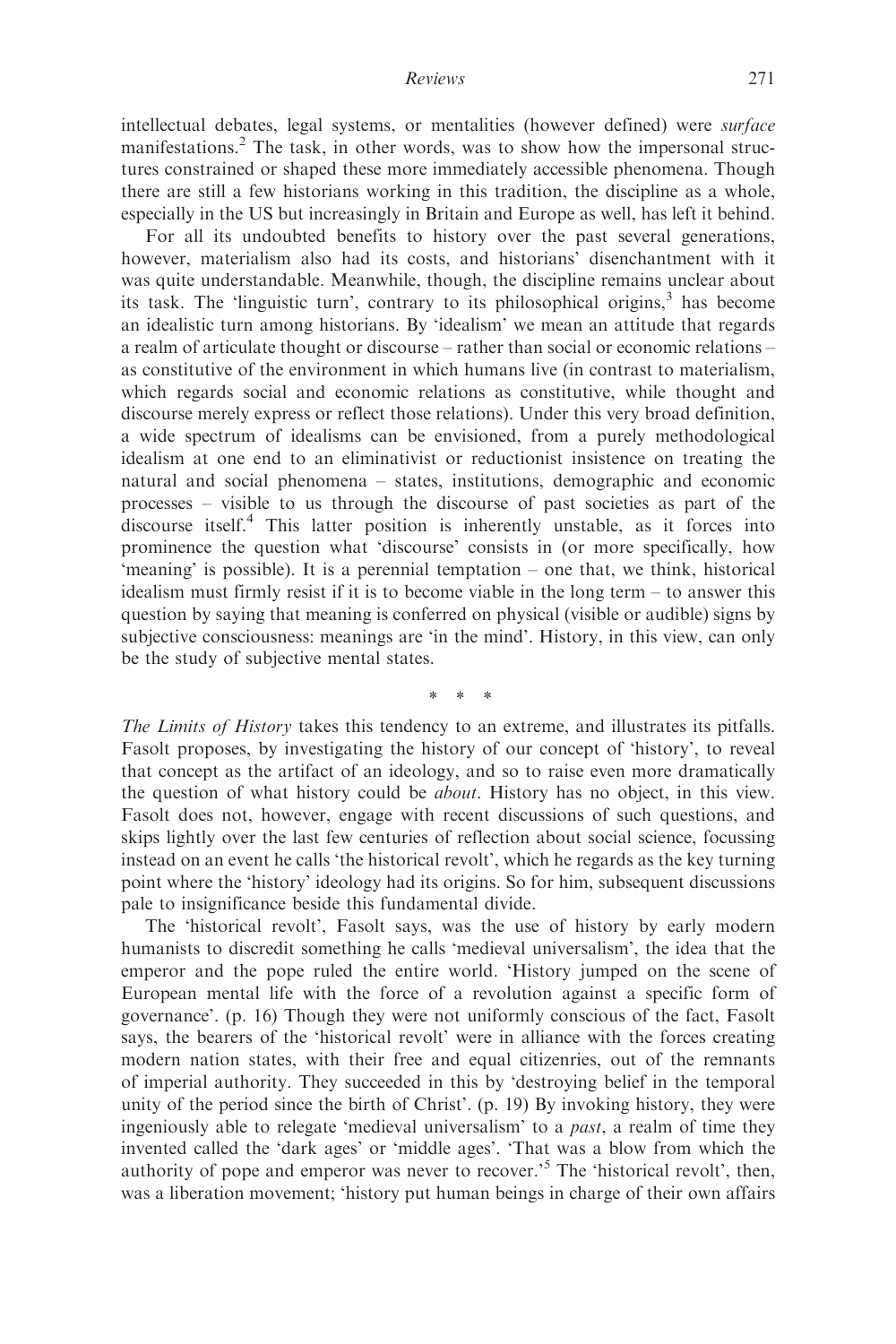and gave them the liberty to differ... history was a challenge thrown in the face of tradition and authority,  $\dots$  a knowledge  $\dots$  that actually fostered liberty' (p. xiv) by challenging the claims of empire and papacy to universal rule.

Fasolt sets subsequent developments aside because, in his view, the 'historical revolt' has embedded itself in our collective consciousness at a deeper level than more recent discussions of historical or social science method acknowledge. (p. 38) We moderns who live under the shadow of the 'historical revolt', he says, fail to recognize that history rests on a sleight of hand. We are 'in the grip of a picture', as Wittgenstein would have put it, and Fasolt wants to help us escape from this distorting picture. The basis of the distortion lies in a basic cognitive strategy that, in Fasolt's view, has characterized the procedure of historians ever since the 'historical revolt'. First, history imposes on the flux of its limitless and chaotic material a distinction between the past and the present. The past is fixed and finished, the present is malleable and still with us. But, Fasolt claims, this distinction has no basis. When we actually try to investigate the past, we find that there is ultimately no matter of fact about what actually happened. We are faced with ineluctable limits to historical knowledge, and these limits are not just fortuitous, peculiar to certain cases, they are limits in principle. One significant casualty is the standard historical requirement that we avoid anachronism and place historical events in the context of their time and place. This requirement leads only to an infinite regress, since it is impossible to determine the relevant context for any particular event. Without a secure distinction between past and present, everything is a potential context for everything else. So our attempt to know the past, and to place past events and processes in their historical context, is ultimately a form of propaganda, a form of influencing the present by other means. It is 'politics', according to Fasolt. The past is just as malleable as the present, therefore, and the distinction between them on which all history is based cannot be maintained.

Fasolt reaches these wide-ranging conclusions not by general arguments but by means of an extended historical example, to which he devotes most of the book: the career of Hermann Conring, a legal scholar and historian in mid seventeenthcentury protestant Germany and a key protagonist, in Fasolt's view, of the 'historical revolt'. Conring wrote two different versions of a book on the political status of the Holy Roman Emperor. The earlier one was used by a student as the basis for a disputation. When it was later published without Conring's authorization, he repudiated it as pirated because of a politically embarrassing passage, and wrote a new version under a different title. Fasolt goes to great lengths to establish that it is impossible to know 'what Conring really thought', that is, which of the two versions he really intended. Fasolt then also claims that this uncertainty generalizes to a systematic impossibility of knowing the intentions behind *any* piece of text that has come down to us from the past.

Moreover, the historical revolt, as represented by Conring, did not in Fasolt's view establish itself by argument, or by demonstrating its inherent superiority to 'universalism'. It won the day, rather, simply by changing the subject and begging the question. Fasolt seeks to show this by examining Conring's arguments against a text embodying 'medieval universalism', the twelfth-century commentaries on Roman Law by Bartolus of Sassoferrato. Bartolus, Fasolt claims, makes equally good sense in his intellectual context as does Conring within the changed parameters of the 'historical revolt' he helped to initiate. Conring's historical arguments do not, then, amount to a justification of the 'historical revolt' against 'medieval universalism'.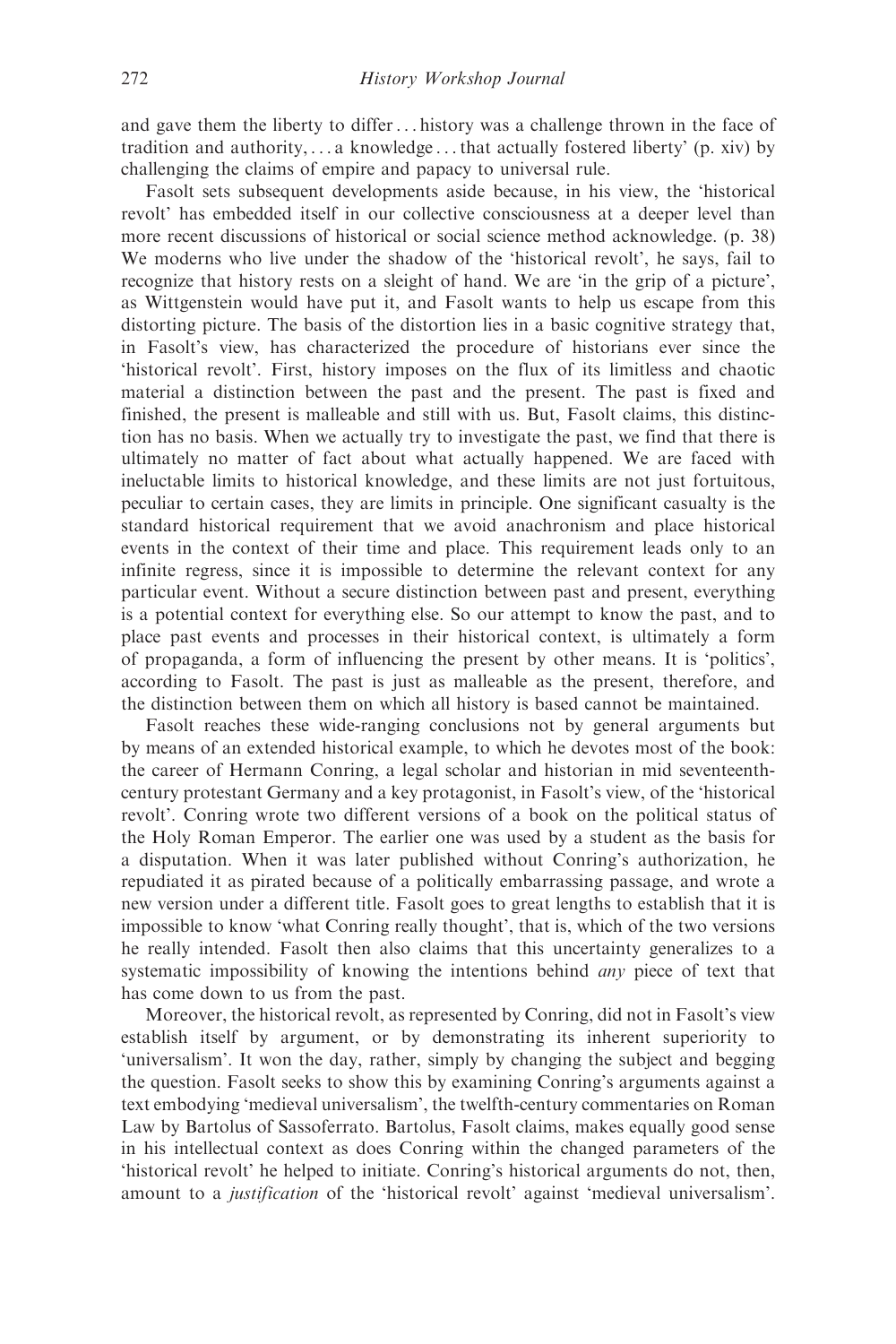By a leap of generalization, Fasolt claims that we are *never* able to use history itself to show that the 'historical' framework of thought (that of Conring) is in any sense 'better' or 'more true' than the pre 'historical' or non 'historical' one of Bartolus. The question, Fasolt says, is impossible to adjudicate, for there can be no standpoint outside the 'historical' and the 'universalist' frames of mind. They are 'incommensurable' like Kuhn's paradigms or Wittgenstein's forms of life. We live in our own, 'historical' form of life, but we should not delude ourselves that it offers any greater insight into an ultimate reality than does the 'universalist' form of life.

Given the nature of Fasolt's undertaking, we have to judge its success on two levels. First, the particular historical example and its appropriateness for the purpose; and second, its success in its larger role of displaying the limits of history.

\*\*\*

The example chosen is, for Fasolt's larger purpose, unfortunate. To demonstrate the 'limits of history', he seeks to show that there are limits to the extent we can trace the subjective inner thought process that resulted in a written text (or in a difference between two written texts). Attempts to look into the inner lives of past human beings are hardly uncommon among present-day historians. Fasolt rightly says that it is impossible for such attempts to succeed. But this has nothing to do with any putative 'limits of history' (even limits of intellectual history), as Fasolt maintains. It is, rather, a simple consequence of certain very basic considerations about how a language can convey meaning, which form Wittgenstein's main argument in the Philosophical Investigations. The meanings of words, according to this argument, derive from their use in the practical life of the society in which the language is embedded. Meanings of words and sentences are not 'in the head', they are not private and subjective, but public artifacts whose objectivity can be established by reference to their range of possible uses within that society or user community.<sup>6</sup> So there are limits beyond which the historical investigation of subjective experience cannot penetrate. The impossibility of establishing what Conring 'really thought' is a rather trivial example of this. But it has no bearing whatever on the historical investigation of anything *other* than subjective experience. Fasolt evidently thinks it does; indeed he rests his entire case on this opinion.<sup>7</sup> It is not clear whether this indicates a confusion (we return to this possibility the next section) or a positive belief, on Fasolt's part, that subjective experience is ultimately the only possible subject of history.

This idea has dire consequences for historical practice. It can make history prone to a wilful self-mutilation, a suffocating narrowness. Fasolt claims, as we saw, that the choice of relevant context for any given historical inquiry is arbitrary; in principle everything is a context for everything else. Nonetheless, he claims to have put Conring's work 'into the context of its time and place'. (p. 92) But apart from biographical details about Conring's personal and scholarly life, this context turns out to be only one of words and ideas, not any wider material (economic, social, political) context. Such narrowness has long been endemic in intellectual history. But Fasolt surely owes us at least an excuse for adhering to it in favour of the new departures, since the 1960s, that have led intellectual historians to widen their scope somewhat. Typical of this movement (though not typical enough) was the career of Peter Laslett, whose curiosity about the nature of the society at issue in the writings of Locke and Filmer led him to initiate the gigantic task, still in progress, of uncovering the ordinary life of the vast majority of English people who had until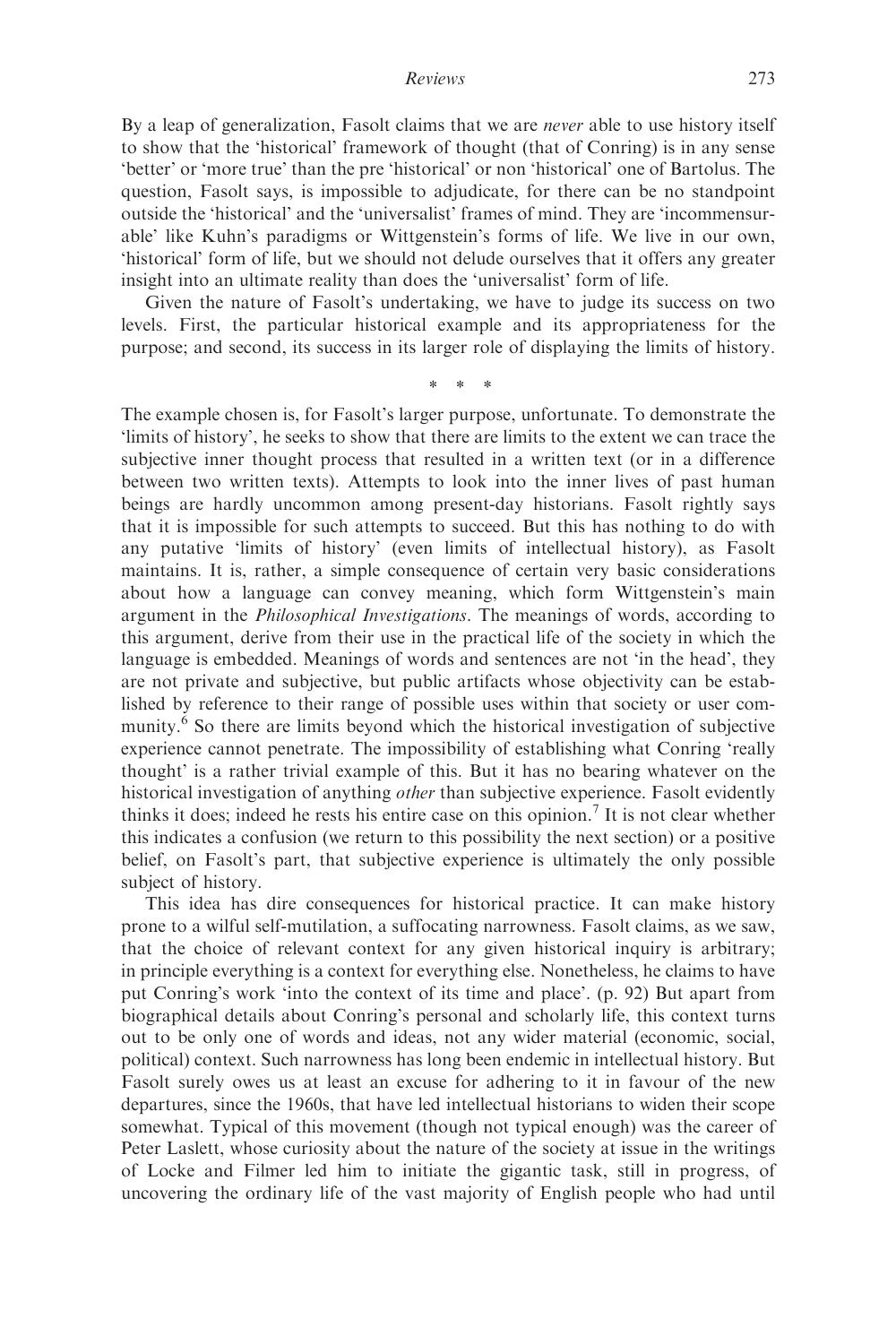then been left out of history altogether. A similar effort had already begun in France, and it has since spread to many other places, including Germany.<sup>8</sup> Most intellectual historians, even when attracted to idealism, have followed in Laslett's footsteps at least to the extent of taking this wider context into account.<sup>9</sup> Fasolt does not.

This failure to consider any broader context not only gives Fasolt's account of Conring a dry, scholastic stuffiness, it undermines some of his central claims about Conring's career, and thus, by extension, his wider claims about the supposed 'historical revolt'. Even the immediate political context is left out. Fasolt can hardly get by, of course, without some definite assumptions about the nature of the Holy Roman Empire, the subject of the Conring texts he discusses. But on this issue he is surprisingly willing to embrace an existing historical consensus. He refers to a 'shift in scholarship' of 'recent decades', thanks to which we now know that the Holy Roman Empire was, in fact, a Good Thing:

The flippant dismissal of the Holy Roman Empire as neither holy, nor Roman, nor an empire, so popular ever since Voltaire gave it currency, has yielded to new respect for a body politic that managed to secure a good measure of protection to smaller imperial estates, helped to keep a decent peace in Europe from the Peace of Westphalia to the Napoleonic Wars, and allowed the Enlightenment to flourish in the Germanies. Contrary to lingering fragments of once common wisdom, the Holy Roman Empire enjoyed real political vitality. (p. 132)

Germany, says Fasolt, is therefore a particularly good context in which to observe the origins of the 'historical revolt' because there, unlike France and England, 'medieval universalism, in the form of the Holy Roman Empire, managed to survive well into modern times with a vitality that has only recently been recognized and still remains surprising to historians with a conventional focus on the rise of the modern state'. (p. 42) But hasn't Fasolt also said that the 'historical revolt', which in concert with the modern state *destroyed* 'medieval universalism', was a liberation movement against 'tradition and authority'? Was 'the' modern state, then, 'rising' in the Holy Roman Empire or was it not? Fasolt could have spared us this confusion if he had consulted more recent scholarship on the Holy Roman Empire that, unlike the older work he cites, pays some attention to the lives of its ordinary people.<sup>10</sup> The 'modern state' was in fact growing rapidly in Germany during the seventeenth century. It was growing at the level of the territorial states, not the Empire (though the Habsburgs were building their own territories into states as well). The typical history of state formation in the Holy Roman Empire was admittedly different than it was in France and England, but state formation there most assuredly was.<sup>11</sup> Indeed, the Thirty Years War – which so traumatized Conring – can itself be seen as a last-ditch effort by the Habsburgs to reverse this trend and to turn the Empire into a centralized nation-state like Spain (which they also ruled).<sup>12</sup> This effort failed miserably, of course, and simply opened the way for the energetic resumption of state formation at the territorial level after 1648.

But did these territorial states have anything whatever in common with Fasolt's 'historical revolt'? The princes who ruled these states certainly wanted their freedom from the Emperor. But were they part of a liberation movement, 'a challenge thrown in the face of tradition and authority'? On the contrary; as Fasolt could have discovered in the recent literature on the social history of Germany, the territorial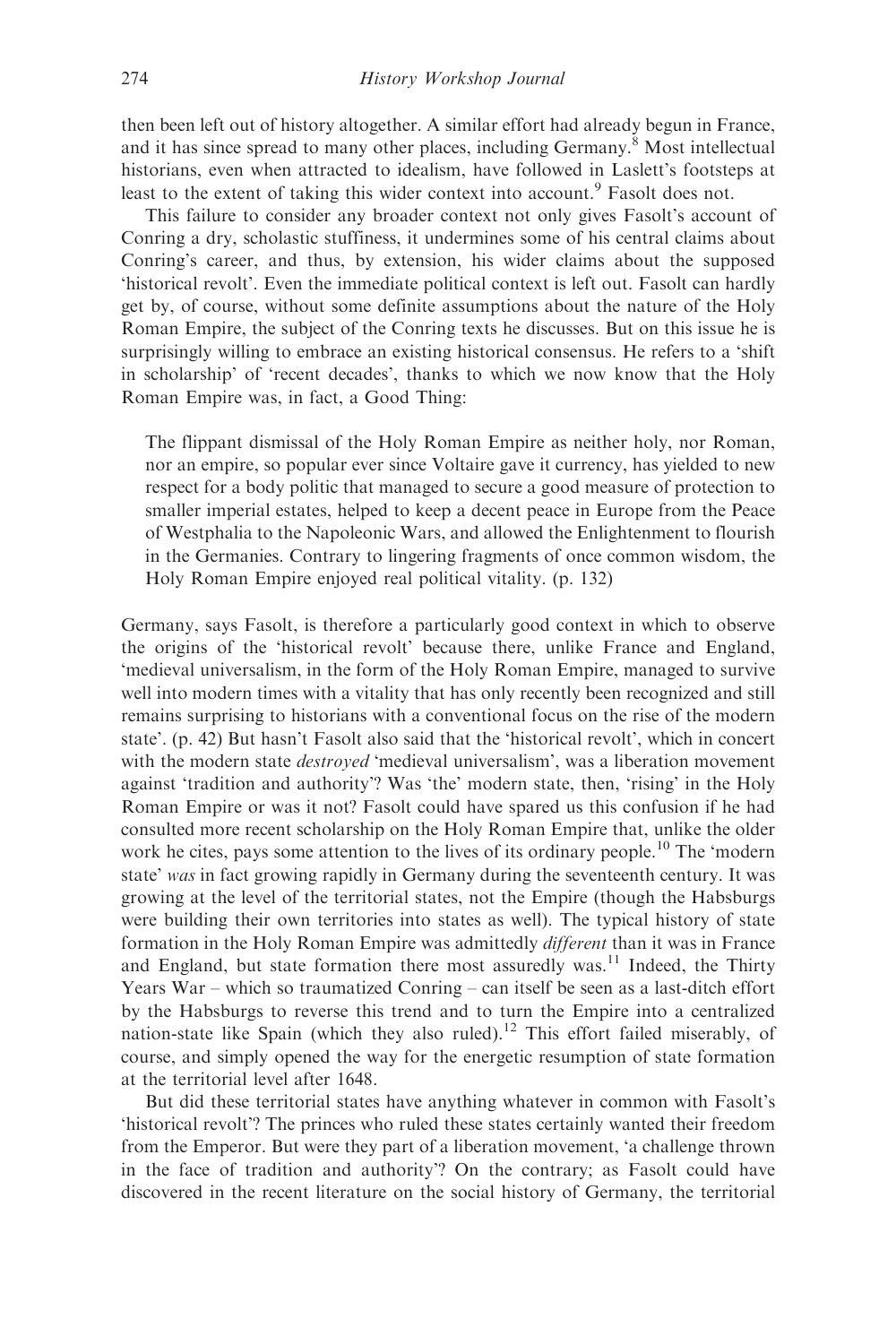states – not just Brandenburg-Prussia – were tradition-bound, corporative, and oppressive.<sup>13</sup> They strengthened and reinforced precisely the 'tradition and authority' of communities and guilds that some other states (especially England and the United Provinces) were able to keep in check, and eventually to defeat.<sup>14</sup> This was disastrous for economic development in Germany, with especially dire consequences for the poor, for women, and for outsiders – who found themselves excluded by the increasingly close-knit and exploitive corporate groups (such as guilds and communities).<sup>15</sup> If the territorial states were not by any stretch of the imagination, then, 'a challenge thrown down in the face of tradition and authority', might there nonetheless have been some connection between them and the 'historical revolt'? Fasolt may have been misled by the vocabulary of German political writers in Conring's time. In consolidating their sovereignty and rejecting imperial interference, especially after 1648, German territorial princes and town councils liked to assert their 'freedom' – their  $Freiheit$  – or, more especially, their 'German freedoms' – Teutsche Freiheiten. But they did not mean by this anything like the striving for freedom in the western liberal sense, as Fasolt seems to imagine. They meant the corporate rights and privileges that were their due within the imperial constitution. This is how the word *Freiheit* (usually in the plural) was almost universally used in German well into the eighteenth century.<sup>16</sup> There is also some evidence that German academics were no less jealous of their corporate privileges within seventeenth and eighteenth-century university towns than were other corporate groups, and no less vigorous in defending them at the expense of the poor.<sup>17</sup> In this sense there may well have been some community of interest (though this is surely not what Fasolt had in mind) between humanist academics – the bearers of the 'historical revolt' – and the state corporatism of the seventeenth and eighteenth-century German territorial states.

But there was indisputably a community of interest at a more obvious level, and one that even Fasolt's narrow conception of 'context' should have included, given that Conring's biographical details are not considered off limits. Moreover, it is a context that is highly relevant to the mystery about what Conring 'really thought' at the heart of Fasolt's case about the limits of history. This community of interest resides in the simple fact that Conring, like other humanists, was not just a subject but also an employee of his territorial prince. Might this fact not have had something to do with his ambivalence? Might it not have made him unwilling to be identified personally with a position that had appeared under a student's name, as a mere academic exercise, a few years before? And who knows how the political climate (or the international alliances) of the Hanoverian court might have shifted between 1641 and 1644? Fasolt, at any rate, tells us nothing at all about such humble material constraints and seems to assume throughout that Conring was a free agent, able to take any intellectual position he pleased.

But it is well known that seventeenth-century German academic life was not like that. People were silenced or lost their jobs for not following the line taken by the territorial prince.<sup>18</sup> And scholars were frequently put to work to justify state policies, slavishly following their masters' shifting alliances in imperial politics. Johann Peter Ludewig's elaborate justification of Frederick II's invasion of Silesia in 1740 is one of the more flagrant instances. An example closer to Conring's situation is the 'Consilium or Statement of the Theological Faculty in Jena' published in 1620, supporting the revolt of the Bohemian Estates against Habsburg rule. As the Estates were Calvinist, their rebellion in 1618 had inspired only lukewarm support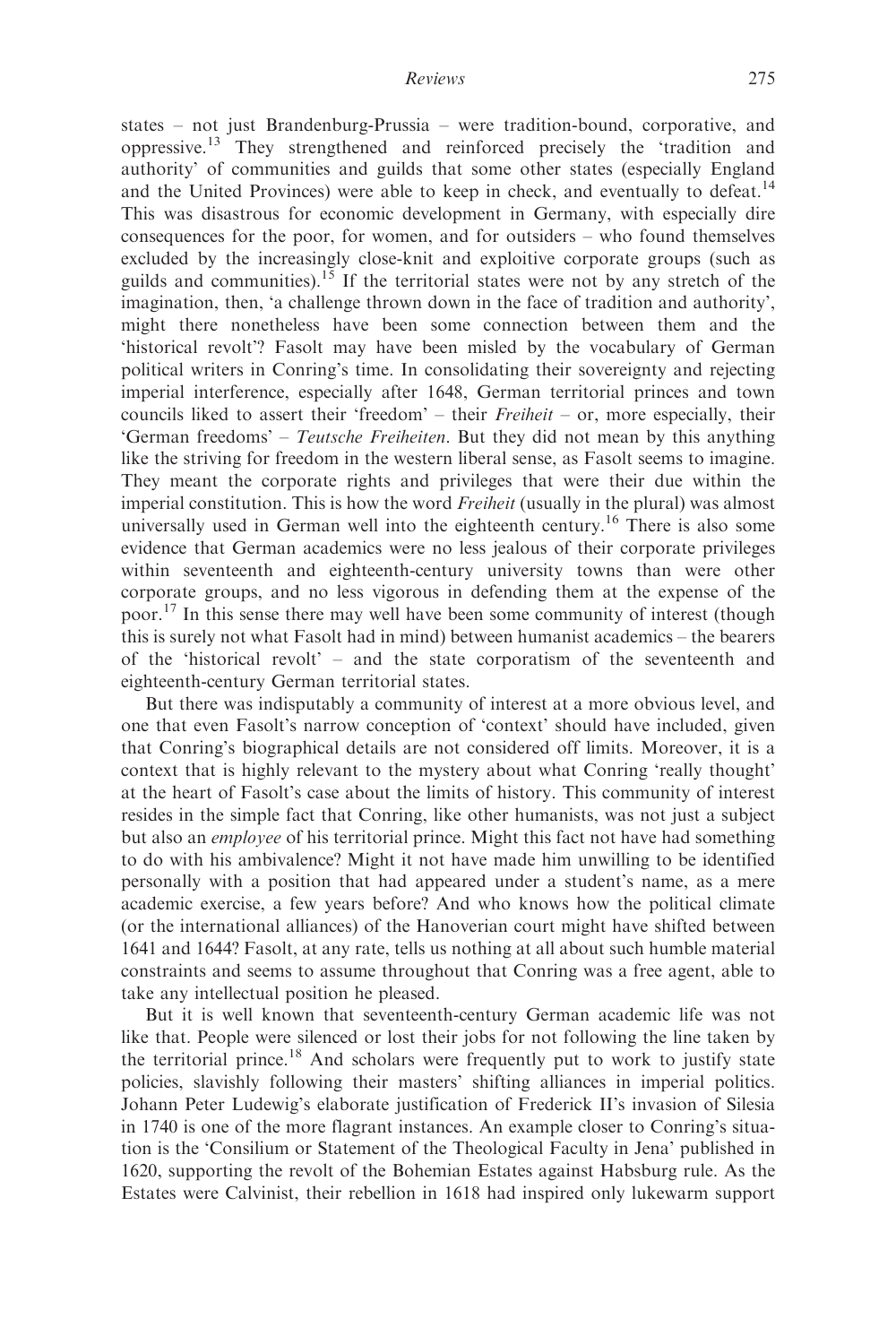among Lutherans. Johann Georg, Elector of Saxony (the largest Lutheran state), had wavered and finally decided not to get on the wrong side of the Emperor. Unsurprisingly, Johann Georg's universities of Leipzig and Wittenberg condemned the uprising. But Jena was ruled by Johann Ernst of Sachsen-Weimar, who (though also Lutheran) was an enthusiastic supporter of the revolt, and had put himself in Bohemian service. After the defeat at the White Mountain in 1621, he continued the anti-Habsburg struggle until his death in 1626. An historical materialist would of course argue that the Jena faculty's position, differing so notably from the Lutheran consensus, was no accident.<sup>19</sup> A sufficiently robust historical idealism, surely, would be able to accommodate such obviously relevant considerations?

\*\*\*

The poverty of historical idealism resides in its failure to distinguish itself, up to now, in a clear and principled way from the extreme form of idealism exemplified by Fasolt. This extreme form, which could also be called historical solipsism, naturally exerts the fascination of any radical pursuit of an ideal to its final consequences. We have already noted certain practical and theoretical drawbacks of this idea – it tends in practice to impoverish the concept of historical context,<sup>20</sup> and it falls foul of Wittgenstein's private-language argument.<sup>21</sup>

Despite these drawbacks, though, we can draw an important lesson from Fasolt's extreme form of idealism. It reveals an obstacle that any attempt to formulate a more principled idealism will have to overcome. To pinpoint this obstacle more precisely, let us clarify some terms. At the outset we defined historical 'structuralism', for our purposes, as the imposition of an explanatory framework on the immediately visible events and linguistic behaviours of a past society, so that these are seen to manifest some underlying process. The explanatory framework is used as a 'meta-language', a language in which we talk *about* the society under study, whose *own* language is then the 'object language' of the study. In the past century, most forms of structuralism in this sense have been materialist, broadly speaking, including the Marxian form, and the form practised by most economic historians working in economics departments (especially the so-called 'cliometricians'). What characterizes these materialist forms of structuralism is that they deliberately eliminate the object language from consideration. They permit only a third-person perspective on past societies, at the expense of any first-person perspective. They unilaterally impose their categories on the society under study, paying little or no attention to the categories employed by that society itself.

For many historians, this unilateral imposition has seemed at odds with their own (or any thinking person's) basic motivation for, or interest in, history. For them, history is above all an encounter with strangeness, with a different culture; 'the past is a foreign country'.<sup>22</sup> We learn about it just as we learn to find our way around in a foreign culture – by immersing ourselves in the object language, not by imposing our own meta-language. The historical idealism in which many historians have now taken refuge, in opposition to the excesses of historical materialism,  $^{23}$  may be said to consist, then, in an effort to downplay the meta-language and hear the object language at higher fidelity, without meta-linguistic interference or background noise. The extreme form of idealism exemplified by Fasolt aspires to eliminate the use of any meta-language at all.

The dilemma for any historical idealism, however, is that we *cannot* eliminate our meta-language completely. This is the obstacle that has to be overcome.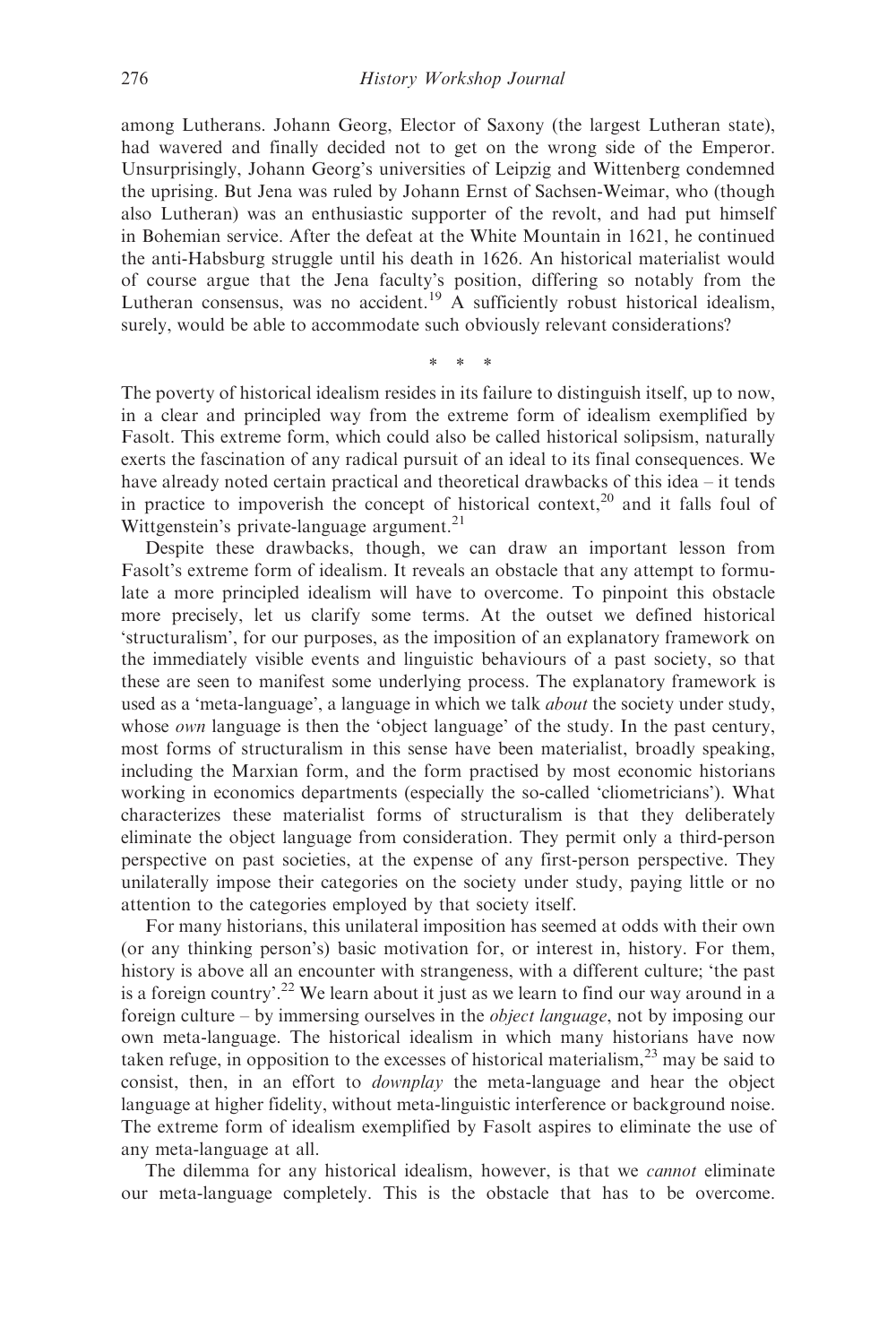However hard we strive to put ourselves in the shoes of the past people we study, there is a remainder of strangeness. We cannot live among them the way an anthropologist can, we cannot literally undertake participant observation. We can come close, perhaps, depending on the records available, but we cannot get all the way there. A feasible historical idealism must, therefore, firmly repudiate this mirage. It must repudiate the illusion of immediacy – the idea that we can do away with our historical meta-language altogether, and see directly, without verbal or conceptual mediation, into the subjective consciousness, the qualitative texture of past lives.

Despite Fasolt's apparent focus on the 'limits of history', his main object is to transcend those limits by overcoming the mediate-ness of historical knowledge. He wants to stop historical knowledge from interposing itself between us and a 'true' or 'genuine' reality. 'If the book has any overriding purpose,' he writes, 'it is only to lift the spell with which history keeps us in thrall.' (p. 45) He is torn, admittedly, since he has no idea how things will look when the spell is lifted; and he realizes that meanwhile, on the earthly plane, the spell has its benefits, however humble. History, he says, is 'a good way' of looking at the world, and 'our freedom depends on it'. (p. 32) This ambivalence pervades the text; Fasolt alternately praises history and condemns it. He ends, though, on a firmly negative note:

Far from establishing a temporal perspective, history presupposes one. It shelters us from the experience of time; it comforts us with the illusion that subjects can be defined by their historical conditions and that change over time can be explained by historical development. 'God wants it', the old crusaders would have said. The truth only begins where that illusion ends. (pp. 231–232)

But Fasolt tells us nothing about this more genuine, more immediate 'truth'. In some passages, he associates 'the spell with which history keeps us in thrall' with our entrapment in a Kuhnian paradigm or a Wittgensteinian 'form of life'. But it is fundamental to the views of Wittgenstein and Kuhn that there is no 'truth' outside or beyond any particular form of life or paradigm. No past or future paradigm or form of life could, in this view, be less of an 'illusion' than our present one. Fasolt offers no suggestion how he might challenge these powerful and well-rehearsed arguments. On the contrary, both Wittgenstein and Kuhn are frequently and emphatically endorsed.

Setting such confusions aside, then, let us attempt a charitable reconstruction of Fasolt's basic argument. He seeks to justify the illusion of immediacy – and hence the exclusion of social, institutional, and economic context – by arguing that there is no 'real' distinction between past and present, and therefore no coherent, non-circular concept of 'social context'. Historians are never completely able to silence the interference from the modern, secular, meta-language in themselves when they look at a past object language. The documents about the events and processes they study will never be complete; they will always leave gaps about which historians can raise questions and guess at the answers. Their guesses will inevitably be framed in their own, third-person perspective. Because their view of past events is contaminated by their own present meta-language, there can be no genuine knowledge of past events or processes. Our supposed knowledge of the past is simply a projection of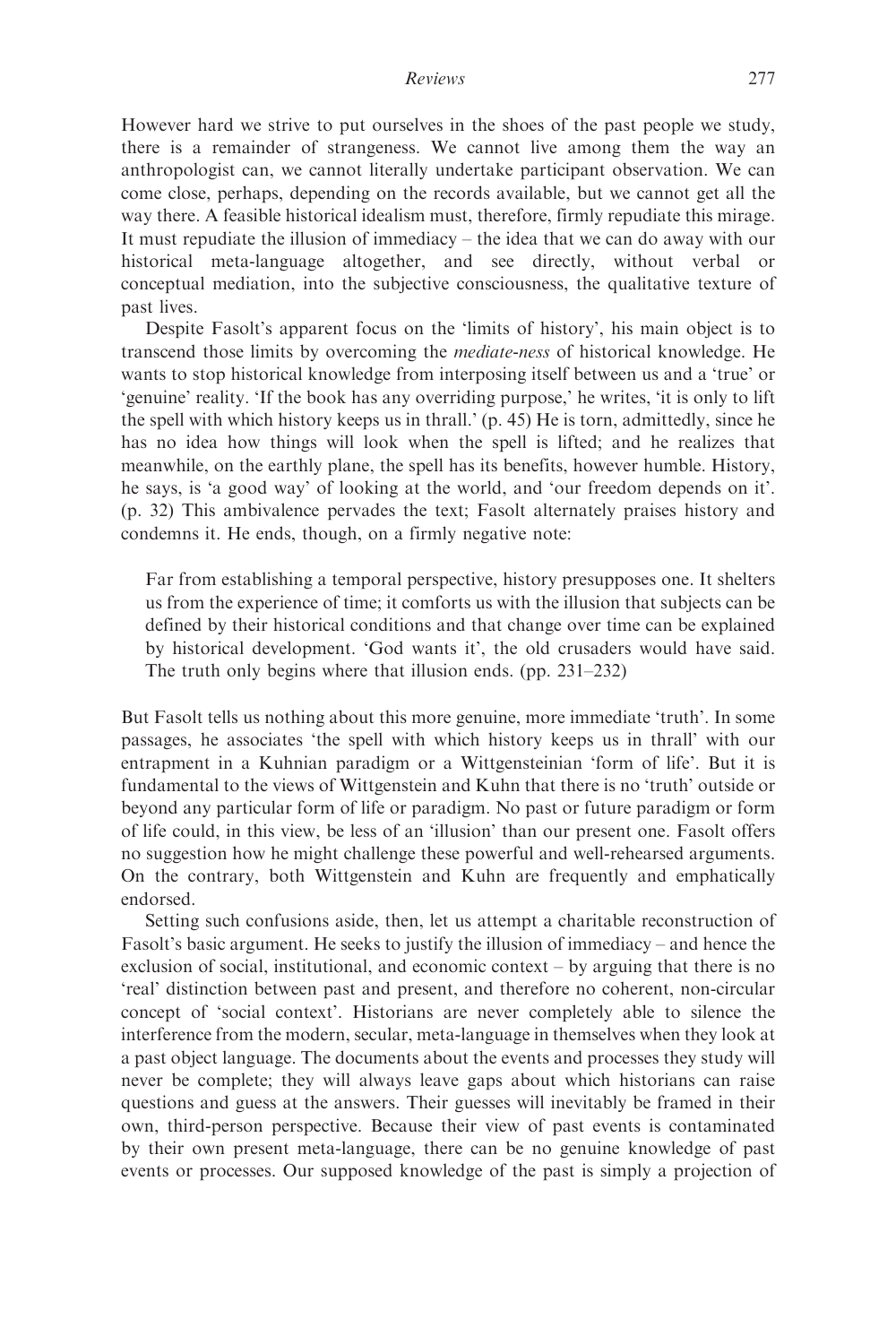our present meta-language.<sup>24</sup> So there can be no distinction between 'past' and 'present'.

But it is an elementary mistake to conclude from the absence of a clearlydefined boundary that there is no distinction. There is no clearly-defined boundary between stools and chairs; does this mean there are no such things as stools? (Are they 'really' all chairs? Or all stools?) Since it is impossible to purify water so that it is literally  $100\%$  H<sub>2</sub>O, should we give up water purification? The absurdity of Fasolt's claim, even in this charitable reconstruction, becomes immediately clear if we apply it to knowledge of the non-human past, for example geological or evolutionary knowledge. Is such knowledge 'just politics' because it is a unilateral imposition of our third-person perspective on rocks and bones (which have no object language at all)? Creationists, notoriously, cling to the possibility of an affirmative answer to such questions. But it hardly needs to be pointed out that a historical idealism that resorts to such expedients is in trouble. It would seem far less costly to repudiate the illusion of immediacy.

The failure of Fasolt's argument is no more of a reason to reject the illusion of immediacy, of course, than Conring's failure to justify historical knowledge against Bartolus is a reason to reject historical knowledge. But in seeking to learn from this case, we must be clear that Fasolt's philosophical confusions, his misunderstandings of Wittgenstein and Kuhn, are not peripheral details. To vindicate the illusion of immediacy, it really would be necessary to do what Fasolt so self-confidently undertakes – to overthrow the strongest arguments in the mainstream of western philosophy since at least Kant. The impossibility of unmediated knowledge (and, more specifically, the contamination of our knowledge of the past by our present conceptual apparatus), has been a central preoccupation in western philosophy. It was elaborated with respect to social science by many writers in the neo-Kantian tradition, such as Dilthey, Simmel, and Rickert, and thus also Max Weber. Indeed, Weber in his last years sketched a conception of history that promised to bridge the old gap between historical materialism and idealism. We should keep both the meta-language and the object language in view, Weber in effect recommended, and should stop trying to rid ourselves of one or the other. We should stop trying to reduce our meta-language to the object language, as the historicists were always trying to do, and we should stop trying to ignore the object language altogether, as economists often did. Weber's proposal was widely influential, and inspired a great deal of important history-writing in the twentieth century. As we have argued elsewhere,  $2^5$  the most promising current embodiment of this Weberian kind of rapprochement is to be found in an approach that emerged from the work and the students of Peter Laslett, in the context of the programme mentioned above.

The illusion of immediacy will not disappear. It is too seductive, too slippery, and too polymorphous to be laid permanently to rest by mere abstract arguments. And as we have seen, even the most effective arguments against it are evidently capable of being mistaken, in good faith, for arguments in its favour. It is an entrenched weed in the garden of history. Historical idealism offers it a more favourable soil than materialism did, but it need not get out of control and take over the entire garden. Idealism has a natural weed-killer in the neglected conceptual resources buried in its own genealogy.<sup>26</sup> It should use them.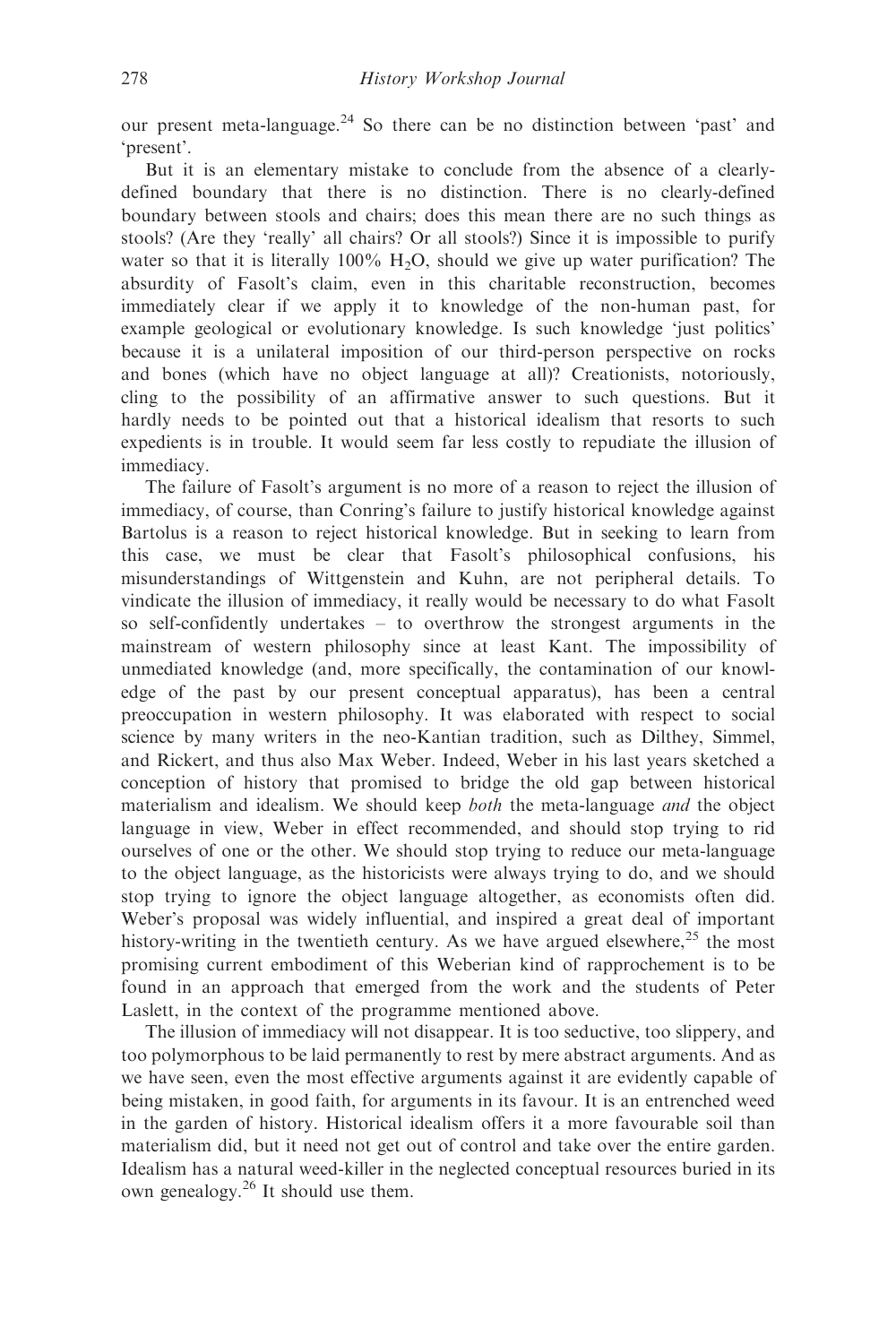#### NOTES AND REFERENCES

A. W. Carus is the author of numerous papers in philosophy of science, mathematics, and social science, and of a forthcoming book on the place of Rudolf Carnap in twentieth-century thought. Sheilagh Ogilvie specializes in the history of early modern central and eastern Europe, and has published widely on proto-industry, women, guilds, serfdom, communities, economic mentalities, the growth of the state, and the role of institutions in economic development; she is currently writing a book on serfdom in early modern Bohemia.

1 E. P. Thompson, The Poverty of Theory (1978), new edition, London, 1995, p. 67.

2 We use the word 'structuralism' in a casual sense, and do not mean to associate this very broad class of approaches to any particular school; we certainly do not mean 'structuralism' in the sense of E. P. Thompson's polemic against Althusser (Poverty of Theory). Braudel's scheme of underlying 'structures' and 'conjunctures' tightly constraining the visible 'évènements' would, for instance, qualify under this definition, as would most kinds of Marxism. Foucault's notion of 'power' also qualifies, but it seems to us not 'materialist' as the concrete locus of 'power' in any particular social configuration is never made quite explicit. Certain Anglophone versions of Foucault's theory, notably that of Ian Hacking, Historical Ontology (Cambridge, MA 2002), pull it in a more materialist direction, but as far as we are aware this has had little influence on historians.

3 The so-called 'linguistic turn' was, in its philosophical origins, a rejection not only of materialism and idealism, but of any ontological claim (The Linguistic Turn: Recent Essays in Philosophical Method, ed. Richard Rorty, Chicago, 1967). Its point was to suggest that many traditionally metaphysical or ontological questions might better be interpreted as pragmatic questions of language choice. A typical instance of its misinterpretation by a historian is F. R. Ankersmit, History and Tropology: the Rise and Fall of Metaphor (Berkeley, CA, 1994), p. 2, where the 'linguistic turn' is explicitly equated with a 'sociological turn'.

4 This tendency was expressed by Hayden White some time before it became more widely fashionable, let alone part of actual historical practice, e.g. in the introduction to his Metahistory: the Historical Imagination in Nineteenth-Century Europe, Baltimore, MD, 1973. Similar views were later expressed by historians advocating 'postmodernism', e.g. Ankersmit, History and Tropology, Keith Jenkins, On 'What is History?': From Carr and Elton to Rorty and White, London, 1995, or in post-colonial writing with a post-modern slant, e.g. Robert Young, White Mythologies: Writing History and the West, London, 1990. A brilliant overview of this trend in actual historical practice (the best in any language, to our knowledge), comparing developments in the US, Britain, France, and Germany, with many examples, is Hans-Ulrich Wehler, Historisches Denken am Ende des 20. Jahrhunderts, Göttingen, 2001.

5 Fasolt often writes as if he believes that intellectuals achieved such astounding feats all on their own. In a few passages, he recognizes that they were not entirely unassisted: 'No doubt the historical revolt could never have prevailed without the help of soldiers and standing armies fighting real battles with real weapons. At least as indispensable were tax collectors, lawyers, bureaucrats, accountants administering state finances, and men of state conducting modern diplomacy.' (p. 17) But we hear nothing further of these useful allies.

6 Though the interpretation of Wittgenstein continues to be a matter of controversy, this view of the 'private-language argument' is generally supported by a large and international cross-section of commentators, e.g. Robert J. Fogelin, Wittgenstein, London, 1987; Jacques Bouveresse, Le Mythe de l'intériorité: expérience, signification et langage privé chez Wittgenstein, Paris, 1987; Eike von Savigny, Wittgensteins 'Philosophische Untersuchungen': Ein Kommentar für Leser, 2 vols, Frankfurt, 1988–9; Warren Goldfarb, 'Wittgenstein on Fixity of Meaning' in W. W. Tait, ed., Early Analytic Philosophy: Frege, Russell, Wittgenstein, LaSalle, IL, 1997, pp. 75–90.

7 It should be noted that Fasolt, who frequently quotes and endorses Wittgenstein, is evidently unaware of the tension between his own views and Wittgenstein's 'private language' argument. This is not as surprising as it may seem, since Wittgenstein has been most influential among social science thinkers for a different (though related) reason – the idea that (ordinary) language acquires its meaning from use, and specifically that the meanings of words are to be sought in their use contexts. In this view a language is an epiphenomenon of an entire cultural complex or 'form of life' in which it is inextricably embedded. The implications of this view for social science were first (somewhat one-sidedly, in a rather Collingwoodian direction) articulated by Peter Winch in The Idea of a Social Science (London, 1958). The movement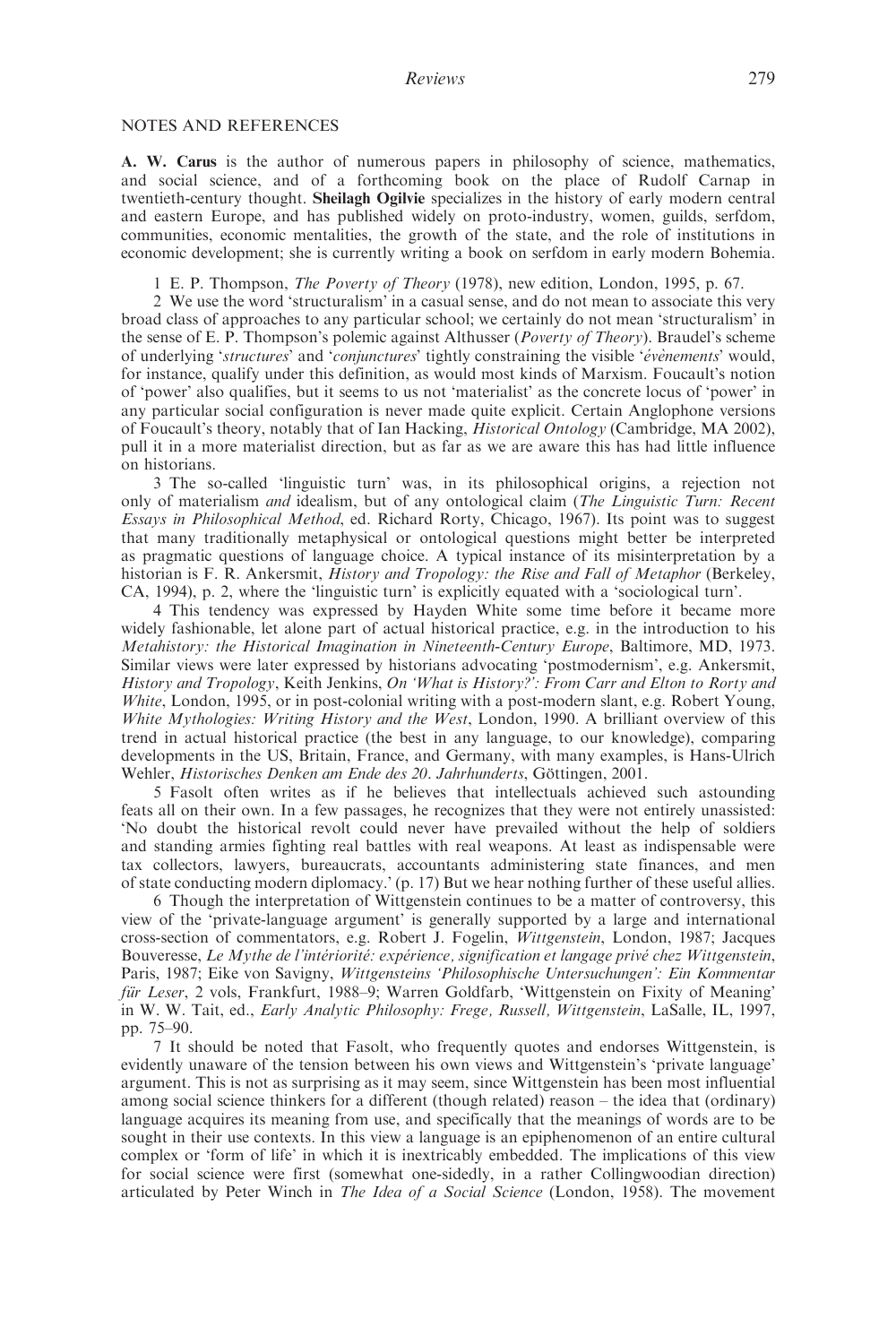known as 'ethnomethodology', which in some ways exemplifies the 'extreme' tendency we discuss, was also influenced by this aspect of Wittgenstein. The Wittgenstein mainly known to social-science theorists is thus a very one-sided Wittgenstein, in whom the 'private-language argument' is rather peripheral, if noticed at all.

8 For a small sample of such detailed studies of early modern German society, revealing the nature (for instance) of the relationship between early modern German women and men and the nation-states under which they lived, see Rainer Beck, Unterfinning: ländliche Welt vor Anbruch der Moderne, Munich, 1993; Hans Medick, Weben und Überleben in Laichingen, 1650–1900, Göttingen, 1996; Sheilagh Ogilvie, State Corporatism And Proto-Industry: the Württemberg Black Forest, 1580-1797, Cambridge, 1997; Sheilagh Ogilvie, A Bitter Living: Women, Markets, and Social Capital in Early Modern Germany, Oxford, 2003; David Sabean, Property, Production and Family in Neckarhausen, 1700–1870, Cambridge, 1990; Jürgen Schlumbohm, Lebensläufe, Familie, Höfe. Die Bauern und Heuerleute des Osnabrückischen Kirchspiels Belm in protoindustrieller Zeit, 1650–1860, Göttingen, 1994. For a brilliant synthesis juxtaposing the findings of such detailed studies of society with the theories of early modern German intellectuals and bureaucrats on the necessity for the early modern state to control the access to marriage and full economic rights by 'economically and morally weak persons', see Josef Ehmer, Heiratsverhalten, Sozialstruktur und ökonomischer Wandel. England und Mitteleuropa in der Formationsperiode des Kapitalismus, Göttingen, 1991.

9 Quentin Skinner, J. G. A. Pocock, and Reinhardt Koselleck served as models, in this respect, for the following generation. Skinner acknowledges that Laslett's work was an important influence on him in an interview published in The New History: Confessions and Conversations, ed. Maria Lucia Pallares-Burke, Cambridge, 2002, pp. 212–40.

10 See, for instance, the essays on peasant revolts against German princes, including their appeals to Imperial institutions, in Winfried Schulze, Aufstände, Revolten, Prozesse. Beiträge zu bäuerlichen Widerstandsbewegungen im frühneuzeitlichen Europa, Stuttgart, 1983. On the broader implications of such findings for our understanding of the Holy Roman Empire and the early modern German nation-state, see Sheilagh Ogilvie, 'The German State: a Non-Prussian View', in Rethinking Leviathan: the Eighteenth-Century in Britain and Germany, ed. John Brewer and Eckhart Hellmuth, Oxford, 1998; and Sheilagh Ogilvie, 'Germany and the Crisis of the Seventeenth Century', Historical Journal 35, 1992, pp. 417–41.

11 For evidence on the growth of the state in Germany, see Ogilvie, 'Germany and the Crisis of the Seventeenth Century'. On the contrast between this pattern and that observed in France or England, see Ogilvie, 'The German State: a Non-Prussian View'.

12 For a detailed exposition of this argument, see Ogilvie, 'Germany and the Crisis of the Seventeenth Century'.

13 On this, see, for example, the essays in Germany: a New Social and Economic History, ed. Sheilagh Ogilvie and Bob Scribner, 3 vols, London, 1996–2003, esp. those in vol. 2. On how such state oppression weighed particularly heavily on women and other vulnerable groups, see Isabel V. Hull, Sex, State, and Civil Society in Germany, 1700–1815, Ithaca, 1996; Sheilagh Ogilvie, 'How Does Social Capital Affect Women? Guilds and Communities in Early Modern Germany', American Historical Review 109, 2004, pp. 325–59.

14 Hull, Sex, State, and Civil Society; Ogilvie, State Corporatism, pp. 398–446; Ogilvie, Bitter Living, esp. pp. 16–22, 320–52; Sheilagh Ogilvie, 'Guilds, Efficiency and Social Capital: Evidence from German Proto-Industry', Economic History Review 57, 2004, pp. 286–333, here esp. 287, 290, 299–301, 318, 321, 331.

15 Ogilvie, Bitter Living; Ogilvie, 'How Does Social Capital Affect Women?'; Kathy Stuart, Defiled Trades and Social Outcasts: Honor and Ritual in Early Modern Germany, Cambridge, 2000.

16 J. Schlumbohm, Freiheit: Die Anfänge der bürgerlichen Emanzipationsbewegung in Deutschland im Spiegel ihres Leitwortes, Düsseldorf, 1975, pp. 42–8; see also D. Klippel, Politische Freiheit und Freiheitsrechte im deutschen Naturrecht des 18. Jahrhunderts, Paderborn, 1976, pp. 160–70.

17 A. W. Carus, 'Christian Thomasius, Corporatism, and the Ethos of the German Professional Classes in the Early Enlightenment', PhD dissertation, University of Cambridge, 1981, pp. 241–75.

18 Christian Thomasius, the supposed 'father of the German Enlightenment', was constantly harassed and repeatedly silenced between 1690 and 1713 by the territorial government of Brandenburg-Prussia (Carus, 'Christian Thomasius', pp. 179–230). Even as late as 1727, Christian Wolff lost his job at the University of Halle and had to leave town within